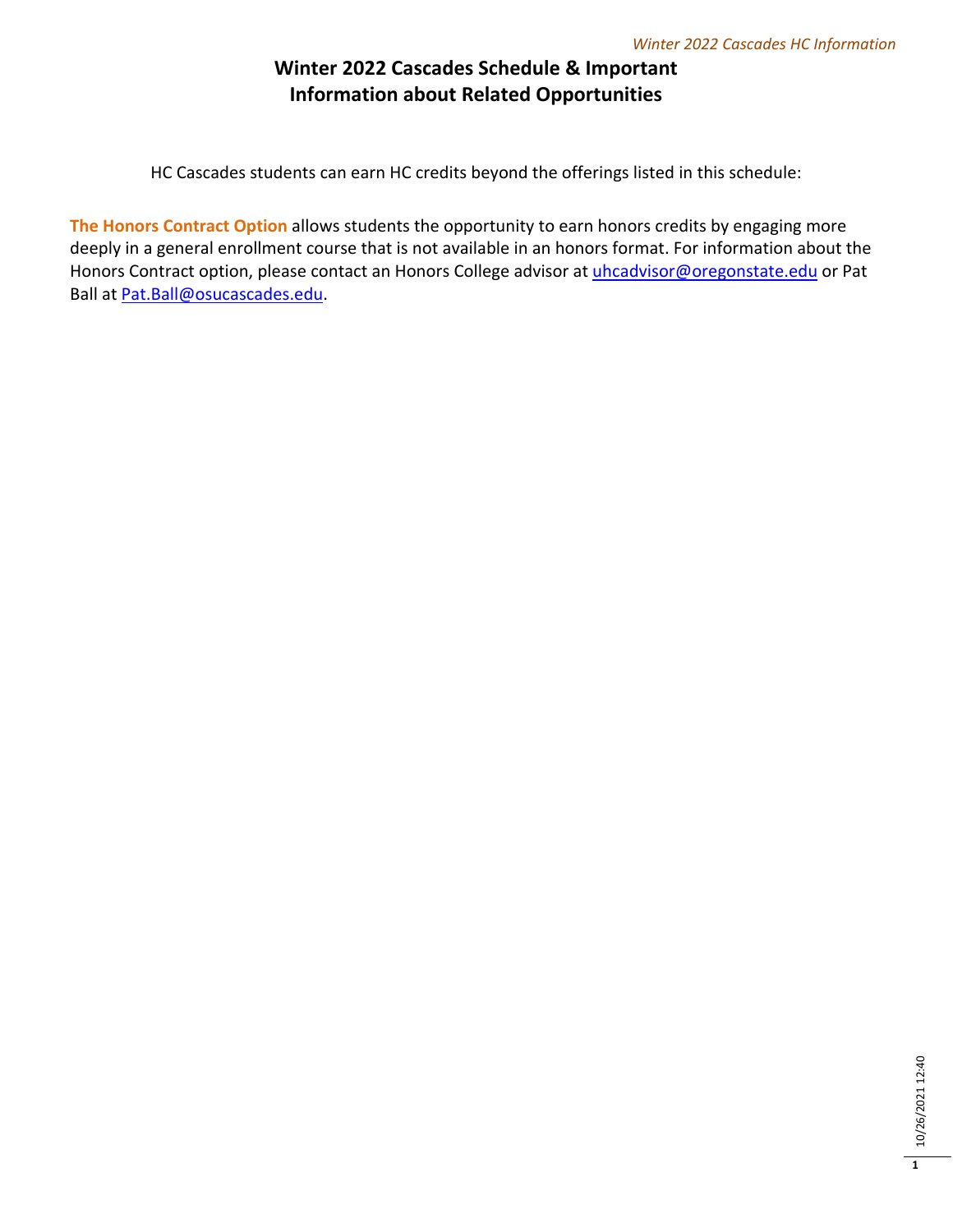# **Winter 2022 Cascades HC Bacc Core**

### **WR 327H** *Technical Writing* 3 HC Credit(s)

**CRN**: 38116 **Section** 400 **online**

Instructor(s): Brandy St. John

Continued practice in writing with an emphasis on the rhetorical and critical thinking demands of writers in scientific and technological fields. **This is an Ecampus course. Tuition rates for Ecampus courses are different than on-campus courses and can be found at ecampus.oregonstate.edu/services/tuition.** PREREQS: WR 121/121H. RESTRICTIONS: Minimum of sophomore standing required. **Satisfies: HC BaccCore** - **Writing II**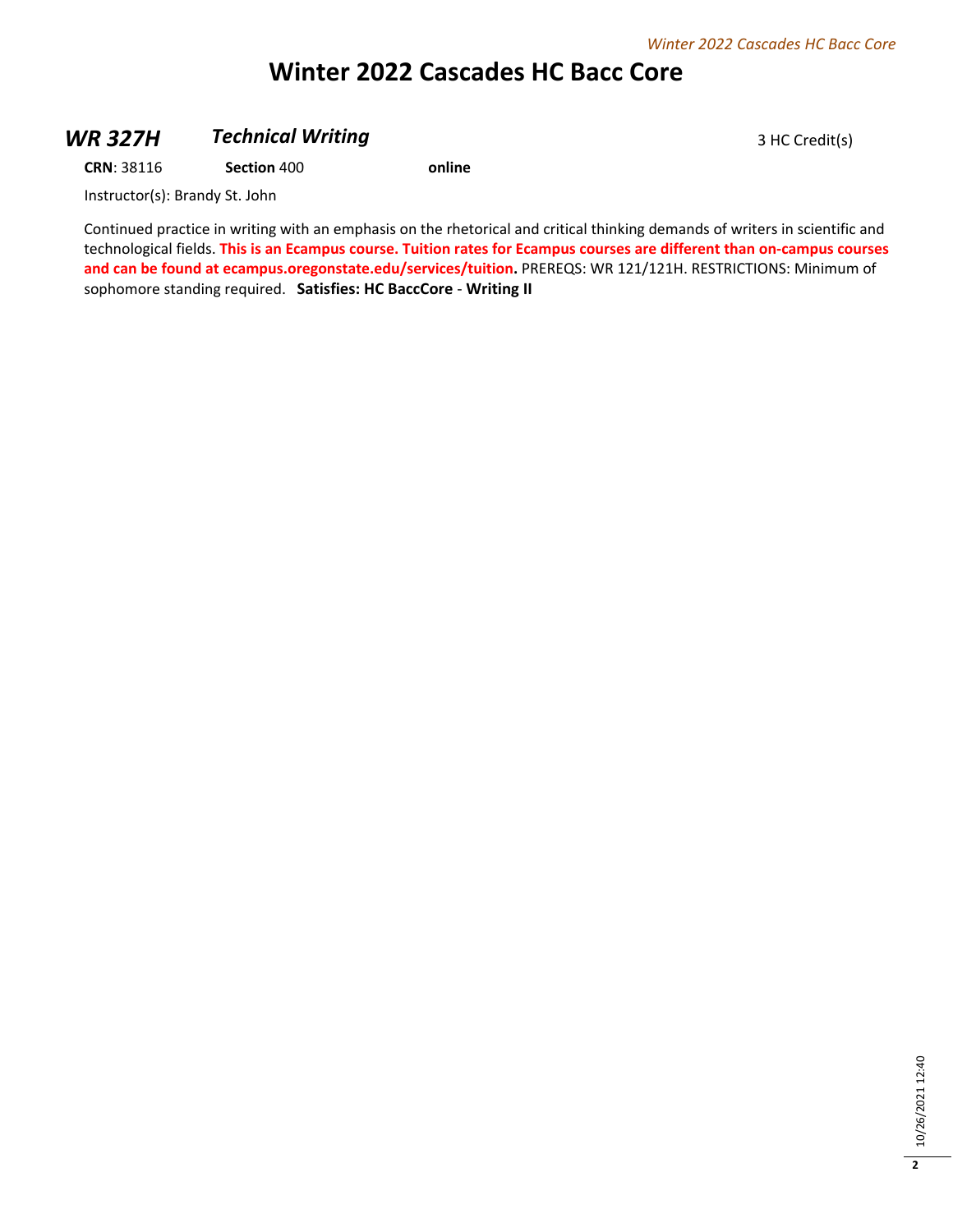# **Winter 2022 Cascades HC Colloquia**

#### **HC 407 Navigating Social Constructs 1 HC Credit(s)** 1 HC Credit(s)

**CRN**: 38558 **Section** 501 SEM **M 1200 - 1250**

Instructor(s): Timothy Burnett

This colloquium will focus on the basis for social interactions in a variety of situations. From formal to non-formal, underlying assumptions and appropriate decorum will be discussed. Topics will include use of language and discussion topics, physical presentation and actions, as well as reasonable expectations for punctuality or response times. **Graded: P/N. Satisfies: HC Colloquia**

# *ENSC 407H / Introduction to Traditional Ecological Knowledge (TEK) HC 407*

|                             |             | Choose one section |  |
|-----------------------------|-------------|--------------------|--|
| <b>ENSC 407H CRN: 39587</b> | Section 400 | online             |  |
| <b>HC 407 CRN: 39586</b>    | Section 402 | online             |  |

Instructor(s): Samantha Hatfield

The goal of this course is to understand Traditional Ecological Knowledge (TEK) and sustainability practices from a Native American perspective, focusing on the Pacific Northwest but also addressing other Tribes nationally. The emphasis will be on techniques the Siletz have implemented and continue utilizing, but we will also incorporate other techniques from tribal perspectives in local and national areas, as well as how these utilizations coincide with agencies on local, state, and federal levels. This class will focus on how state and federal guidelines, laws, and regulations affect and implement tribal policies and tribal members. This course promotes TEK as a viable sustainability technique and teaches students and community members about further understanding TEK, in cooperation through agencies and policies such as treaties and NAGPRA on Indigenous lands, traditional areas, and cultural practices. **This is an Ecampus course. Tuition rates for Ecampus courses are different than on-campus courses and can be found at ecampus.oregonstate.edu/services/tuition. Satisfies: HC Colloquia**

## *HC 407* **The Holocaust in the Digital Age** 2 HC Credit(s)

2 HC Credit(s)

**CRN**: 37107 **Section** 400 **online**

Instructor(s): Katherine Hubler

A "virtual tour" of Anne Frank's hiding place. Conversations with 3-D avatars of actual Holocaust survivors. Tweets from now-deceased Jewish passengers of the ill-fated St. Louis cruise-liner, forced to return to Europe on the eve of WWII after being denied entry into Cuba, the US, and Canada. As the World War Two era fades deeper into the recesses of the 20th century and the last survivors of Nazi persecution approach their nineties, scholars and educators are turning increasingly to the digital to preserve evidence, raise awareness, and prompt sober reflection about the Holocaust. While the technologies have become more sophisticated, new forms of media have actually been central to efforts to record survivor testimonies and bring perpetrators to justice since the end of World War Two. This class explores the historical intersection of the Holocaust and new media. It will also analyze how social media, visualizations, virtual reality, and artificial intelligence are currently being used by Holocaust researchers and educators during a time when awareness about the Holocaust is fading and antisemitic incidents are on the rise. **This is an Ecampus course. Tuition rates for Ecampus courses are different than on-campus courses and can be found at ecampus.oregonstate.edu/services/tuition. Satisfies: HC Colloquia**

10/26/2021 12:40 10/26/2021 12:40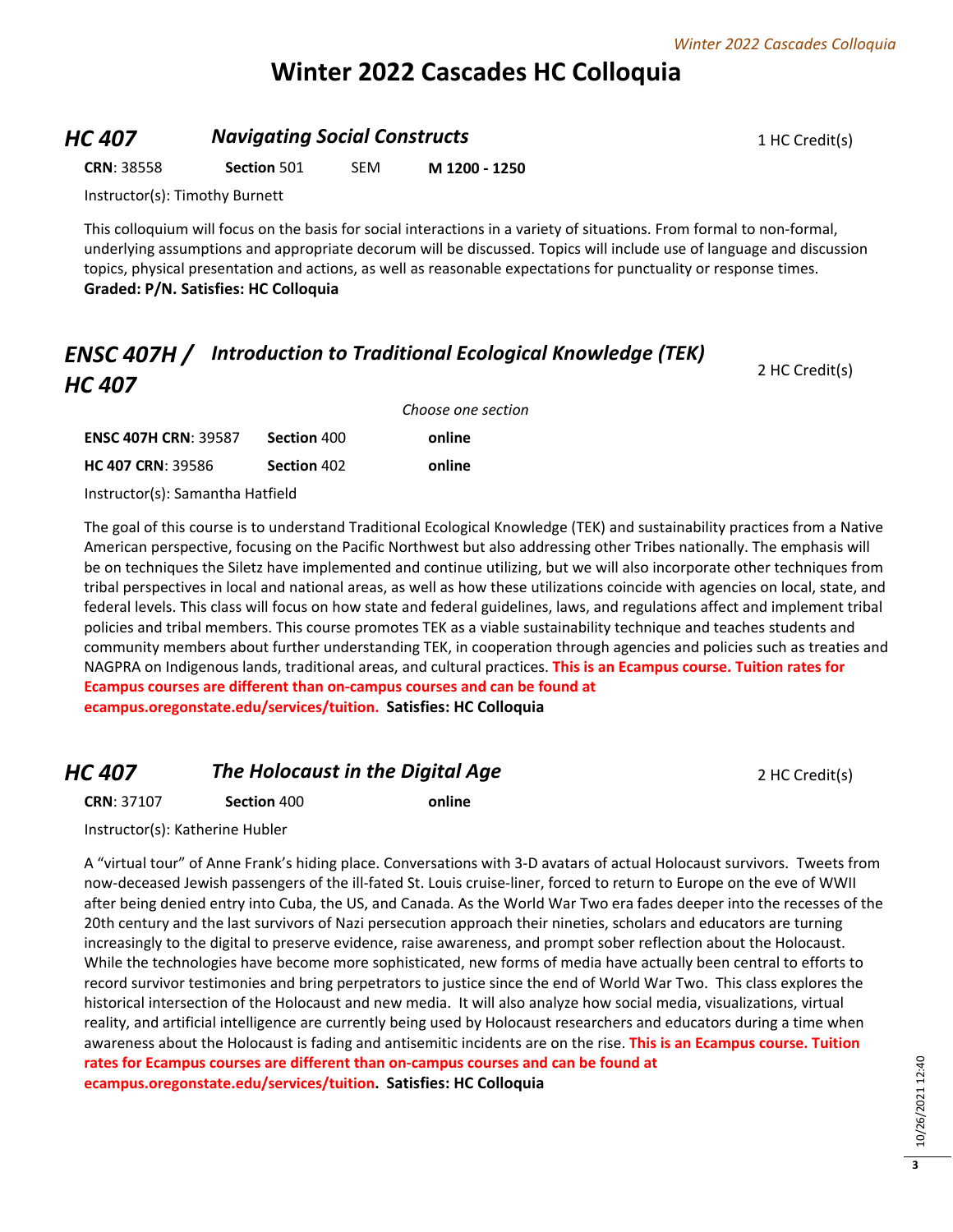# **HC 407 Lady Detectives 2 HC Credit(s)**

**CRN**: 38115 **Section** 401 **online**

*Winter 2022 Cascades Colloquia*

Instructor(s): Clare Braun

From Agatha Christie's Miss Marple to Kristen Bell's Veronica Mars, women have solved some of the dastardliest crimes of the detective genre both on the page and on the screen. We will look at a variety of texts and films featuring lady detectives—some very ladylike indeed, some decidedly not—to examine the cross-sections between gender and genre. How do these detectives use their performance of gender to solve mysteries? How do these stories challenge, reinforce, and/or complicate traditional notions of gender and crime? **This is an Ecampus course. Tuition rates for Ecampus courses are different than on-campus courses and can be found at ecampus.oregonstate.edu/services/tuition. Graded: P/N. Satisfies: HC Colloquia**

# *HC 407* **The World Inside: Society and Emotions 2 HC Credit(s)**

**CRN**: 40595 **Section** 403 **online**

Instructor(s): Terri Anderson

Are feelings innate and universal or are they socially created and historically and culturally determined? Emotions are generally seen as individually and privately experienced, but are actually deeply social. They are embedded in, constitutive of, and created by social interactions, social structures and institutions. This course will examine emotions from constructionist and interactionist perspectives. Our explorations will focus on contemporary American society, but will use several examples from other times and cultures to illustrate the socially constructed, experienced, and expressed nature of emotions. **This is an Ecampus course. Tuition rates for Ecampus courses are different than on-campus courses and can be found at ecampus.oregonstate.edu/services/tuition. Satisfies: HC Colloquia**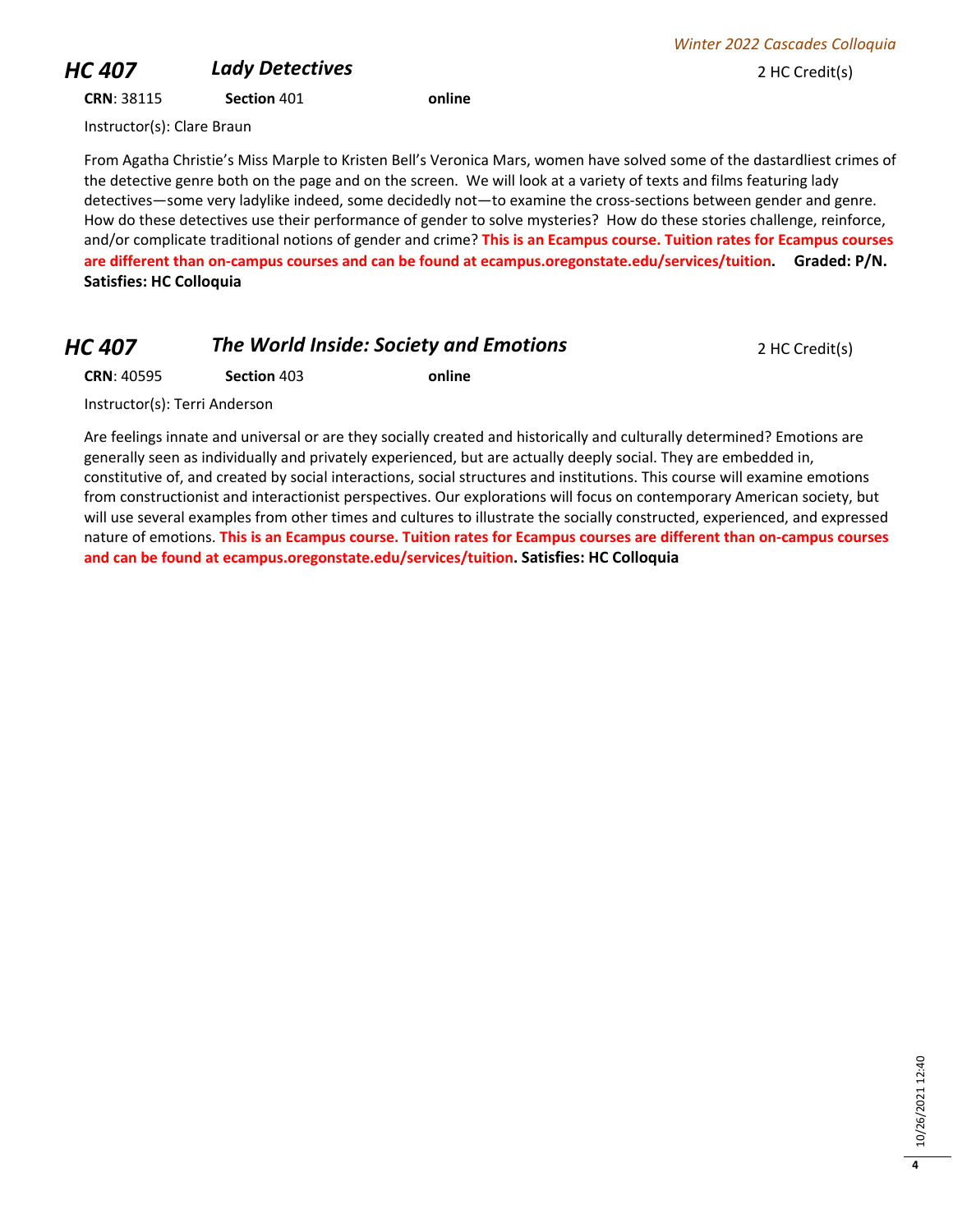# **Winter 2022 Cascades HC Electives**

## **HC 409 Civic Engagement Civic Engagement** 1 HC Credit(s)

**CRN**: 36332 **Section** 501 PRAC

Instructor(s): Leanna Dillon

Honors students can earn credit while participating in an ongoing community engagement project within the local community. Participating honors students commit to serve an average of 2-3 hours per week within their project site, keep track of their service hours, and complete a 2 page reflection paper due at the end of the term. Students must contact Leanna Dillon (leanna.dillon@oregonstate.edu) to complete a Learning Agreement and get details on how to register for this course prior to the start of the term. **Graded: P/N. Satisfies: HC Elective**